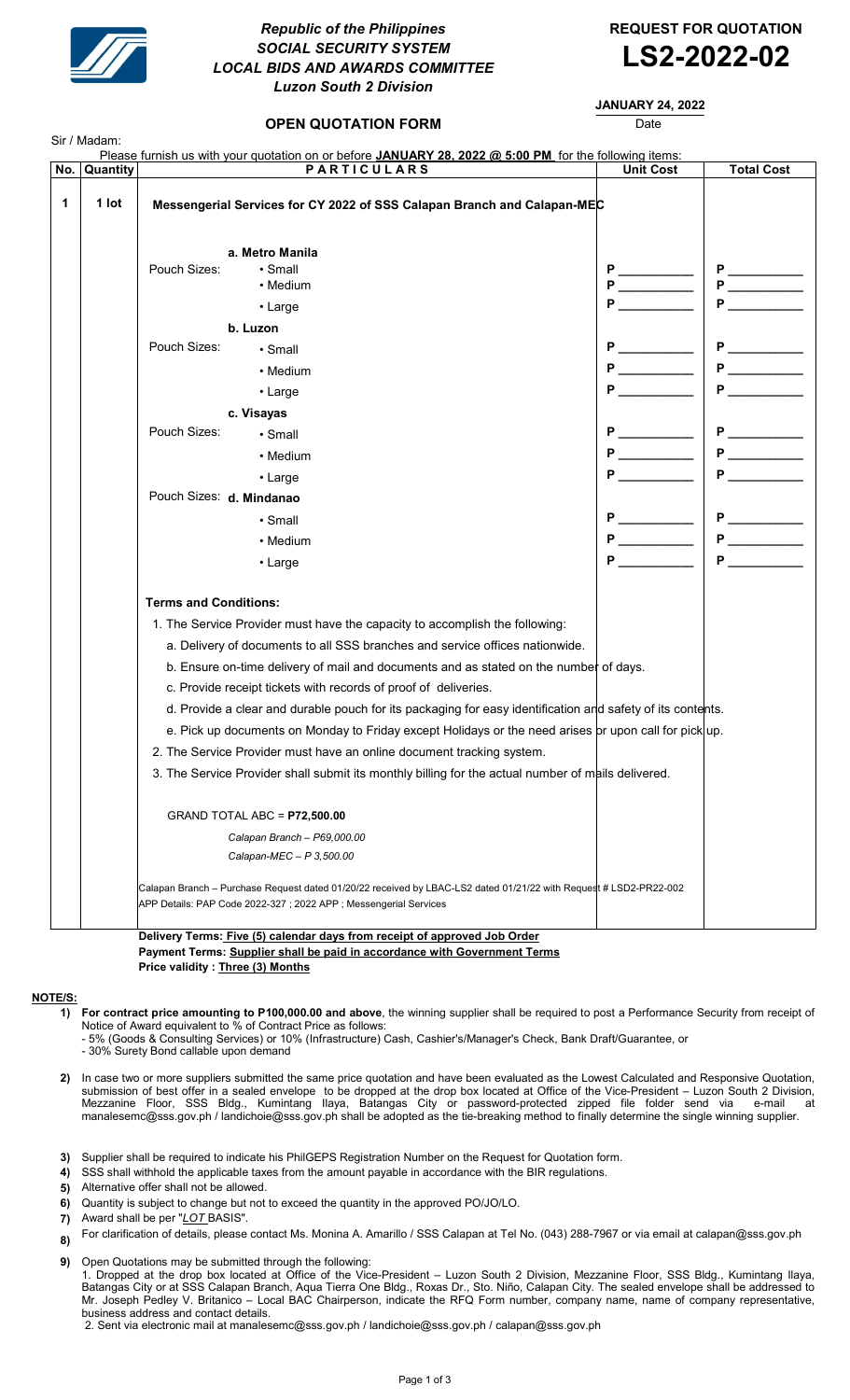### DOCUMENTARY REQUIREMENT:

Please submit the below-listed documents together with your quotation.

For previous/regular suppliers, submission of required documents is once a year only (for updating purposes).

Copies of the following documents are required to be submitted prior to recommendation of award (evaluation of offer).

\*1. Valid Mayor's / Business Permit

- 2. PhilGEPS Registration Number (Red Membership) or PhilGEPS Certificate (Platinum Membership)
- 3. Certificate of Registration whichever may be appropriate under existing laws of the Philippines;
- a. Bureau of Domestic Trade & Industry (DTI) Sole Proprietorship
- b. Incorporation Papers registered and approved by the Securities & Exchange Commission Partnership/Corporation
- c. Philippine Contractors Accreditation Board License (PCAB) Contractors/Civil Works
- d. Cooperative Development Authority (CDA) Cooperatives
- 4. Latest Annual Income / Business Tax Return (for ABCs above P500K)
- 5. BIR Certificate of Registration Form 2303
- 6. SSS ID Number (Employer/Self-Employed)
- \*7. Notarized Omnibus Sworn Statement (for ABCs above P50K)

\*Per GPPB Resolution No. 09-2020, dated 7 May 2020, Expired Business or Mayor's permit with Official Receipt of renewal application and Unnotarized Omnibus Sworn Statement may be submitted for procurement activities during a State of Calamity, or implementation of community quarantine or similar restrictions subject to compliance therewith after award of contract but before payment.

#### GENERAL CONDITIONS OF THE CONTRACT:

1. The Supplier shall deliver the goods in accordance with the description and quantity specifications of the Purchase Order/Job Order.

2. The Supplier shall deliver the goods within the period indicated in the Purchase Order. A penalty of 1/10 of 1% of the total amount of the items shall be imposed for every day of delay in delivery.

3. The Supplier shall deliver Goods/Services which must all be fresh stock, brand-new, unused, properly sealed, and which are not set to expire within two (2) years from date of delivery to SSS, if applicable.

4. The Supplier warrants that all the Goods/Services have no defect arising from design, materials, or workmanship or from any act or omission of the Supplier or the manufacturer that may develop under normal use of consumables, if applicable.

5. For Goods, the Supplier shall replace any defective item within twenty-four (24) hours from the time that it was notified by SSS of the defect. Defects detected only after the item is installed and used is covered by the replacement warranty which will be in effect for every item until its expiry date. Replacement of defective item shall have no cost to the SSS, if applicable.

6. In order to assure that manufacturing defects shall be corrected by the Supplier, a warranty security shall be required from the Supplier for a period of one (1) year. The obligation for the warranty shall be covered, at the Supplier's option, by either retention money in an amount equivalent to five percent (5%) of total purchase price, or a special bank guarantee equivalent to five percent (5%) of the total purchase price with validity period starting from the date of acceptance. The said amounts shall only be released after the lapse of the warranty period.

7. If the Supplier, having been notified, fails to remedy the defect(s) within the specified period, the SSS may proceed to take such remedial action as may be necessary, at the Supplier's risk and expense and without prejudice to any other rights which the SSS may have against the Supplier under these Terms and Conditions and under the applicable law.

8. The pricing of the Goods/Services shall be in Peso and inclusive of Twelve Percent (12%) Value-Added Tax (VAT).

#### SPECIAL CONDITIONS OF THE CONTRACT:

1. Confidentiality. Neither party shall, without the prior written consent of the other, disclose or make available to any person, make public, or use directly or indirectly, except for the performance and implementation of the works, any confidential information acquired from an information holder in connection with the performance of this Agreement, unless: (i) the information is known to the disclosing party, as evidenced by its written records, prior to obtaining the same from the information holder and is not otherwise subject to disclosure restrictions on the disclosing party, (ii) the information is disclosed to the disclosing party by a third party who did not receive the same, directly or indirectly, from an information holder, and who has no obligation of secrecy with respect thereto, or (iii) required to be disclosed by law. The obligation of confidentiality by both parties, as provided herein, shall survive the termination of this Agreement.

2. Merger and Consolidation. In case of merger, consolidation or change of ownership of SUPPLIER with another company, it is the responsibility of the surviving company/consolidated company/acquiring entity to inform SSS of the change in corporate structure/ownership. Failure to do so shall translate in such company assuming all liabilities of the acquired/merged company under this Agreement.

3. Force Majeure. SUPPLIER shall not be liable for forfeiture of its performance security, liquidated damages, or termination for default if and to the extent that SUPPLIER's delay in performance or other failure to perform its obligations under this Agreement is the result of a force majeure.

For purposes of this Agreement the terms "force majeure" and "fortuitous event" may be used interchangeably. In this regard, a fortuitous event or force majeure shall be interpreted to mean an event which SUPPLIER could not have foreseen, or which though foreseen, was inevitable. It shall not include ordinary unfavorable weather conditions; and any other cause the effects of which could have been avoided with the exercise of reasonable diligence by SUPPLIER. Such events may include, but not limited to, acts of SSS in its sovereign capacity, wars or revolutions, fires, floods, epidemics, quarantine restrictions, and freight embargoes.

4. Non-Assignment. Neither party may assign the Contract in whole or in part without the consent of the other party.

5. Waiver. Failure by either party to insist upon the other the strict performance of any of the terms and conditions hereof shall not be deemed a relinquishment or waiver of any subsequent breach or default of the terms and conditions hereof, which can only be deemed made if expressed in writing and signed by its duly authorized representative. No such waiver shall be construed as modification of any of the provisions of this Agreement or as a waiver of any past or future default or breach hereof, except as expressly stated in such waiver.

6. Cumulative Remedies. Any and all remedies granted to the parties under the applicable laws and this Agreement shall be deemed cumulative and may, therefore, at the sole option and discretion, be availed of by the aggrieved party simultaneously, successively, or independently.

7. No employer-employee Relationship. It is expressly and manifestly understood and agreed upon that the employees of the SUPPLIER assigned to perform the PROJECT are not employees of SSS. Neither is there an employer-employee relationship between SSS and the SUPPLIER.

This Agreement does not create an employer-employee relationship between SSS and the SUPPLIER including its personnel; that the PROJECT rendered by the personnel assigned by the SUPPLIER to SSS in the performance of its obligation under this Agreement do not represent government service and will not be credited as such; that its personnel assigned to SSS are not entitled to benefits enjoyed by SSS' officials and employees such as Personal Economic Relief Allowance (PERA), Representation and Transportation Allowance (RATA), ACA, etc.; that these personnel are not related within the third degree of consanguinity or affinity to the contracting officer and appointing authority of SSS; that they have not been previously dismissed from the government service by reason of an administrative case; that they have not reached the compulsory retirement age of sixty-five (65); and that they possess the education, experience and skills required to perform the job. The SUPPLIER hereby acknowledges that no authority has been given by SSS to hire any person as an employee of the latter. Any instruction given by SSS or any of its personnel to the SUPPLIER's employees are to be construed merely as a measure taken by the former to ensure and enhance the quality of PROJECT performed hereunder. The SUPPLIER shall, at all times, exercise supervision and control over its employees in the performance of its obligations under this Agreement.

8. Partnership. Nothing in this Agreement shall constitute a partnership between the parties. No party or its agents or employees shall be deemed to be the agent, employee or representative of any other party.

**9. Compliance with SS Law.** SUPPLIER shall report all its employees to SSS for coverage and their contributions, as well as all amortizations for salary/education/calamity and other SSS loans shall be updated. Should SUPPLIER fail to comply with its obligation under the provisions of the SS Law and Employees' Compensation Act, SSS shall have the authority to deduct any unpaid SS and EC contributions, salary, educational, emergency and/or calamity loan amortizations, employer's liability for damages, including interests and penalties from SUPPLIER's receivables under this Agreement. Further, prescription does not run against SSS for its failure to demand SS contributions or payments from SUPPLIER. Moreover, SUPPLIER shall forever hold in trust

SS contributions or payments of its employees until the same is fully remitted to SSS.

10. Compliance with Labor Laws. SUPPLIER, as employer of the personnel assigned to undertake the PROJECT, shall comply with all its obligations under existing laws and their implementing rules and regulations on the payment of minimum wage, overtime pay, and other labor-related benefits as well as remittances or payment of the appropriate amount or contributions/payment (SSS, EC, Pag-IBIG, PhilHealth and taxes) with concerned government agencies/offices.

It is agreed further, that prior to the release of any payment by SSS to SUPPLIER, its President or its duly authorized representative, shall submit a sworn statement that all moneys due to all the employees assigned to the PROJECT as well as benefits by law and other related labor legislation have been paid by SUPPLIER and that he/she assumed full responsibility thereof.

11. Compliance with Tax Laws. SUPPLIER shall, in compliance with tax laws, pay the applicable taxes in full and on time and shall regularly present to the SSS within the duration of this Agreement, tax clearance from the Bureau of Internal Revenue (BIR) as well as copy of its income and business tax returns duly stamped by the BIR and duly validated with the tax payments made thereon. Failure by SUPPLIER to comply with the foregoing shall entitle the SSS to suspend payment of the Contract Price.